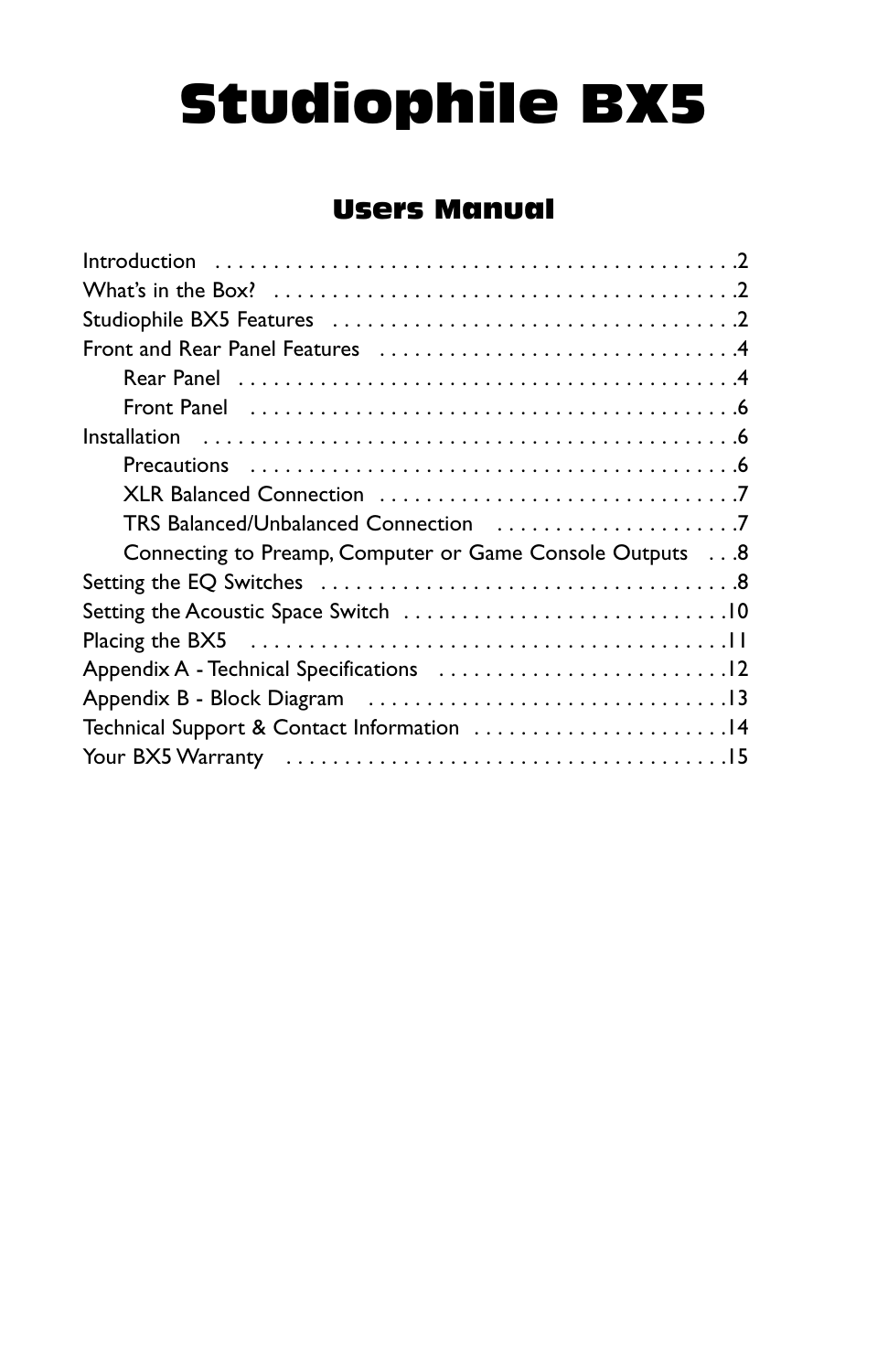## **Introduction**

Thank you for choosing the BX5 Studiophile Series bi-amplified studio nearfield monitor speakers. M-Audio is well known for digital audio interface technology, digital converters, audio preamps and mixers. Now, after extensive research and development, the Studiophile BX5 is born to change the concept of studio reference monitoring.

The BX5 was designed and tested by veteran audio engineers to meet your needs in a studio monitoring environment. It is focused on the functional goal of delivering pure, original sound without any additional coloration. The BX5 monitor is self-powered, directly accepting a line level signal from a variety of sources.

The Studiophile BX5 is designed to overcome all the limitations of conventional studio reference monitors within the digital audio environment. This system delivers a wide range frequency response by employing two extraordinary drivers and unique crossover technology licensed by M-Audio. It boasts a stable and balanced low-mid frequency response along with a defined mid- and highfrequency response as well. Both drivers are magnetically shielded for desktop music production.

From pro engineers at commercial studios to home studio owners, the Studiophile BX5 sets a new affordable standard in studio monitoring.

## **What's in the Box?**

Your Studiophile BX5 box contains:

- Two BX5 speakers
- Two detachable AC power cords
- This manual
- Actual test results of the BX5 you purchased

## **Studiophile BX5 Features**

## 1. Woofer

The woofer unit is 5 inches in diameter with a magnetically shielded mineral-filled polypropylene cone, high-temperature voice coil and damped rubber surround. It is designed to deliver balanced mid- and low- frequency response. Polypropylene is used to react against the input signals accurately and to deliver even minimal input precisely while minimizing distortion.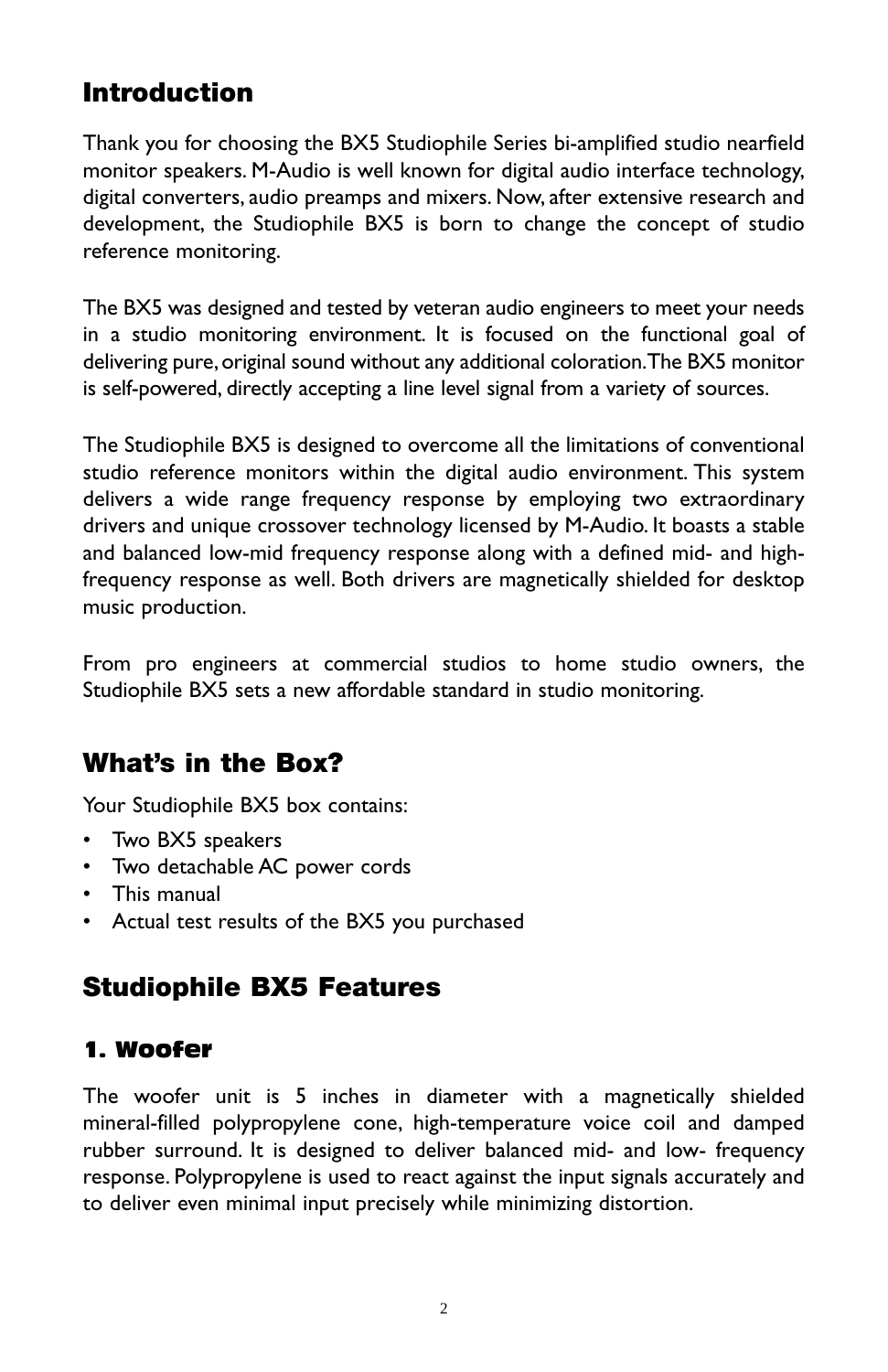## 2. Tweeter

By employing a specially developed 1-inch silk dome with magnetic shielding, the tweeter can deliver distortion-free original sound and offer extremely natural response. It minimizes reaction time by using fabric silk for excellent delivery, and also minimizes resonance by adapting a unique internal damping technology.

#### 3. Sub-Frequency Port

The hole in the rear panel is called a Sub-Frequency Port and is designed to discharge extreme low frequencies under 60 Hz.

## 4. EQ and Acoustic Space Controls

Back panel controls on the BX5s give you compensation for room EQs as well as compensation for the positioning of the speakers within your room. High frequency cuts, mid-range boost, and low frequency cutoffs offer a great deal of control over the sound and presence of the BX5s, while the "Acoustic Space" settings account for a variety of speaker placements.

## 5. Enclosure

Just as other components do, the BX5's enclosure has an important role. In order to provide more stable performance, the BX5's enclosure employs a special high-density MDF and unique interior reinforcement designed to absorb vibration and impact generated under extreme conditions.

## 6. Network & Power Amplifiers

The active crossover networks & power amplifiers for the BX5 are specially designed for this woofer and tweeter.The network properly distributes low, mid, and high frequencies to the components in order to reduce distortion and loss of sound, thus achieving a naturally balanced sound.

In order to generate powerful, ultra-crisp sound, there are two separate power amplifiers inside the BX5 to drive the woofer and tweeter separately in a highend bi-amp structure. The power delivered to the woofer driver at a rated distortion is 38W, and 38W is also delivered to the tweeter.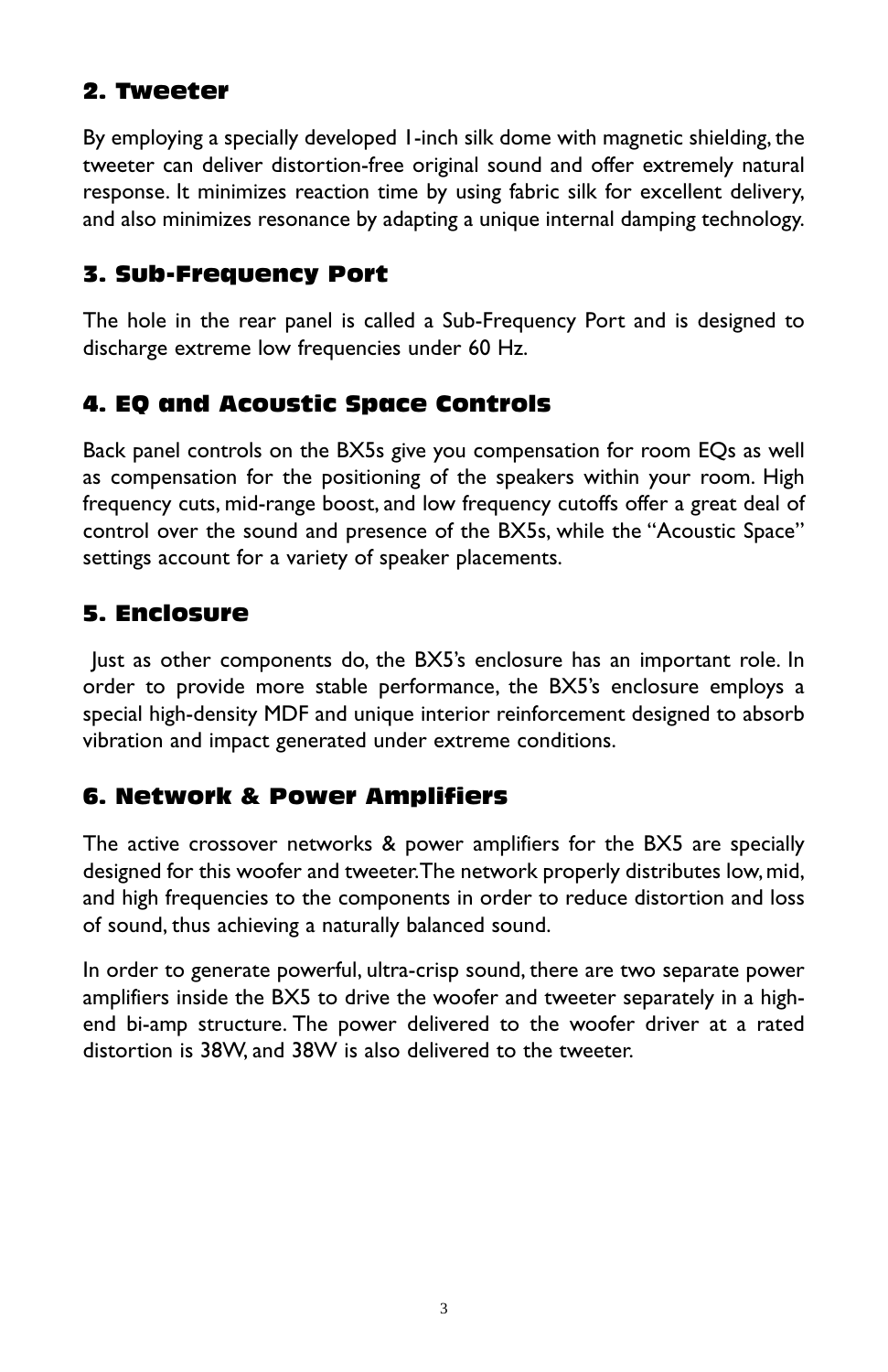## **Front and Rear Panel Features**



#### **Rear Panel**

1. XLR INPUT: This jack accepts XLR input connections with either balanced or unbalanced wiring. The input wiring of an XLR connector should be as follows:

| XLR PIN I | Signal ground (Shield) |
|-----------|------------------------|
| XLR PIN 2 | Signal positive $(+)$  |
| XLR PIN 3 | Signal negative $(-)$  |

2. TRS INPUT: This jack accepts 1/4" connections with either balanced or unbalanced wiring. For balanced wiring, a three-conductor TRS plug is necessary. The input wiring of a TRS connector should be as follows:

| TRS TIP.   | Signal positive $(+)$  |
|------------|------------------------|
| TRS RING   | Signal negative $(-)$  |
| TRS SLEEVE | Signal ground (Shield) |

Unbalanced 1/4" wiring can be done with either a two- or three-conductor (TS or TRS) plug. A two-conductor (TS) plug automatically grounds the signal negative input, whereas a three-conductor (TRS) plug, wired unbalanced, provides the option of leaving the negative input open or grounded. We recommend that you ground the unused negative input (this can be done by wiring the ring and sleeve of the TRS plug together).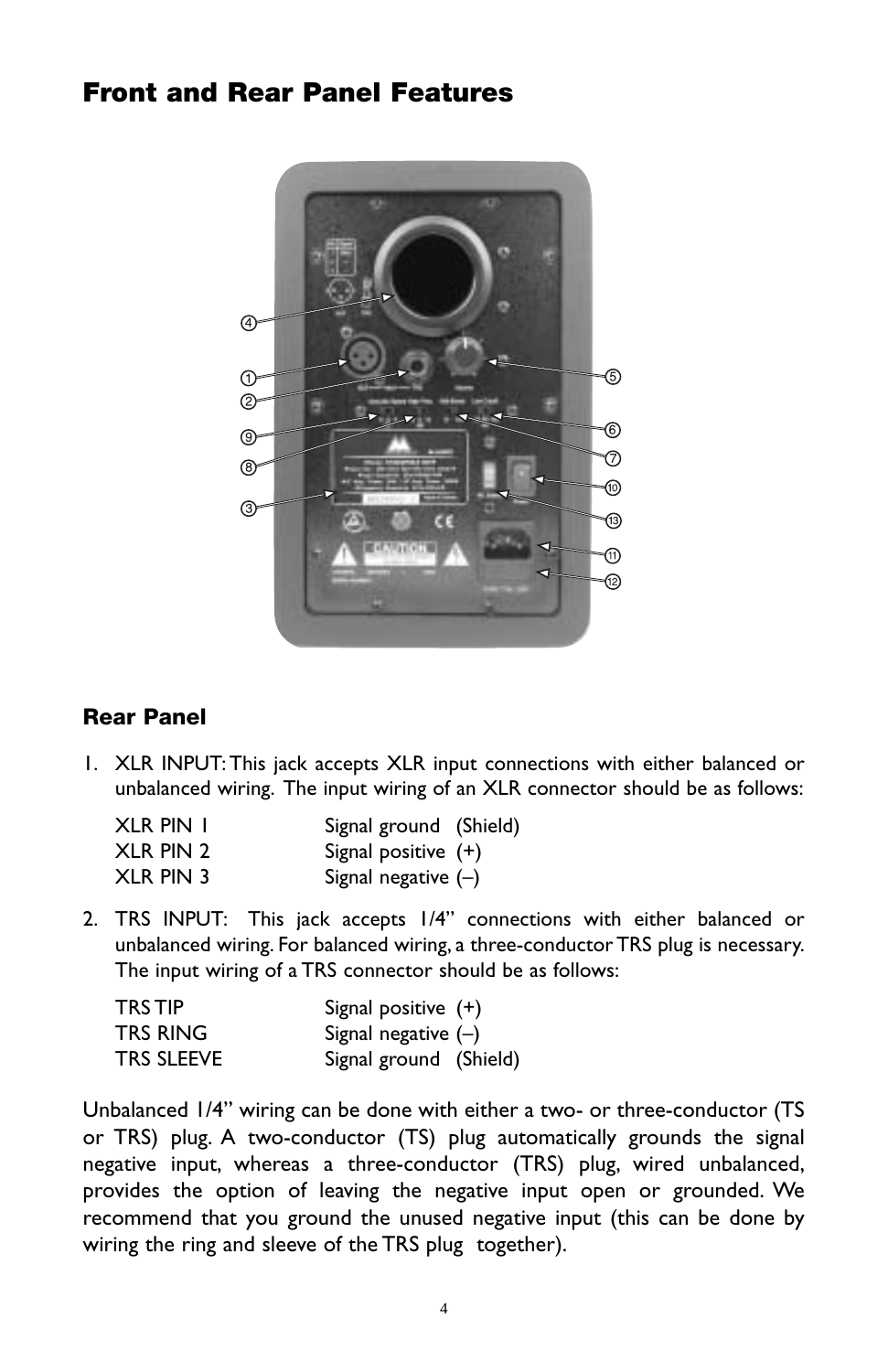The TRS input is summed through a balanced input amplifier with the XLR input, allowing both inputs to be used simultaneously. Input specifications apply to both.

- 3. PRODUCT LABEL: This label contains the model and serial number information.
- 4. VENT PORT: This port aids in reproduction of very low frequencies by discharging frequencies below 60 Hz.
- 5. VOLUME CONTROL: Use the volume control to set the output sound pressure from the BX5 to proper levels as required.
- 6. LOW CUTOFF: This 3-position switch sets the bass rolloff frequency.The lowest setting, 56Hz, is essentially a low cutoff bypass as it does not attenuate the BX5's frequency response. Other settings are 80Hz and 100Hz.
- 7. MID-BOOST: Two selections are available, "In" and "Out." The Out setting produces a flat frequency response curve, while the In setting gives a boost in the mid-range frequencies.
- 8. HIGH FREQ: Three settings are possible, -2dB, 0dB, and +2dB. 0dB is a "flat" setting with no attenuation, while the -2dB and +2dB settings will attenuate or boost the high frequencies (3kHz shelf) by -2dB and +2dB respectively.
- 9. ACOUSTIC SPACE: This 3-position switch is designed to compensate for different speaker placements. Please see the section "Setting the Acoustic Space Switch" for more information.
- 10. POWER SWITCH:This switch turns the monitor on and off.The on position is indicated with the marking "." (a white dot).
- 11. POWER RECEPTACLE: Accepts a detachable 3-circuit line cord in order to power the monitor.
- 12. FUSE HOLDER: Holds the external main fuse.
- 13. VOLTAGE-SELECT SWITCH: Provides 2 selections, 115VAC and 230VAC, and should be set to match the "house supply" (receptacle) voltage of the country or location in which the speaker is used.The 115V setting is correct for the USA, while the 230V setting is correct for most of the UK and Europe.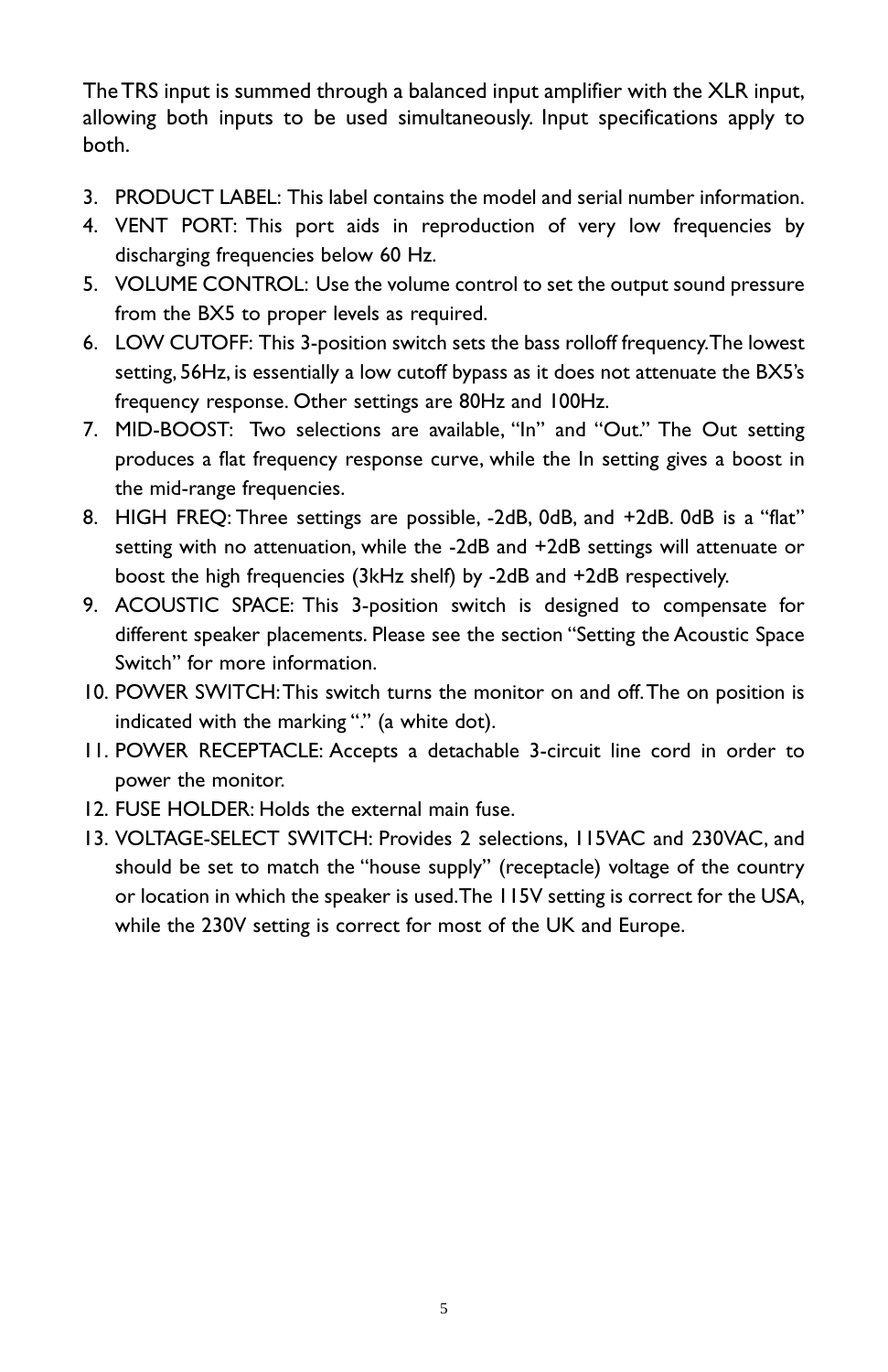## **Front Panel**

The front panel houses the Power LED, which indicates whether the speakers (amplifier) power is on or off.



## **Installation**

For optimal performance of the BX5, please read the following thoroughly and carefully prior to installation.

#### **Precautions**

**Handling:** Please do not touch the speaker cones.The BX5 set is packaged in the box tightly, so your attention is required when taking the monitors out of the box.To avoid possible damage to the speaker units, hold both sides of the monitor in order to pull it out of the box. The speaker cones should not be touched in order to avoid damage even after they are out of the box.

**Connections:** Connect the XLR balanced or TRS balanced/unbalanced input of each BX5 to the corresponding pre-amp, computer or game console outputs. We recommend that you use high-quality balanced or unbalanced cables for input connections.Also, turn off the power of the BX5 and turn the volume of the BX5 down to a minimum before making the necessary connections.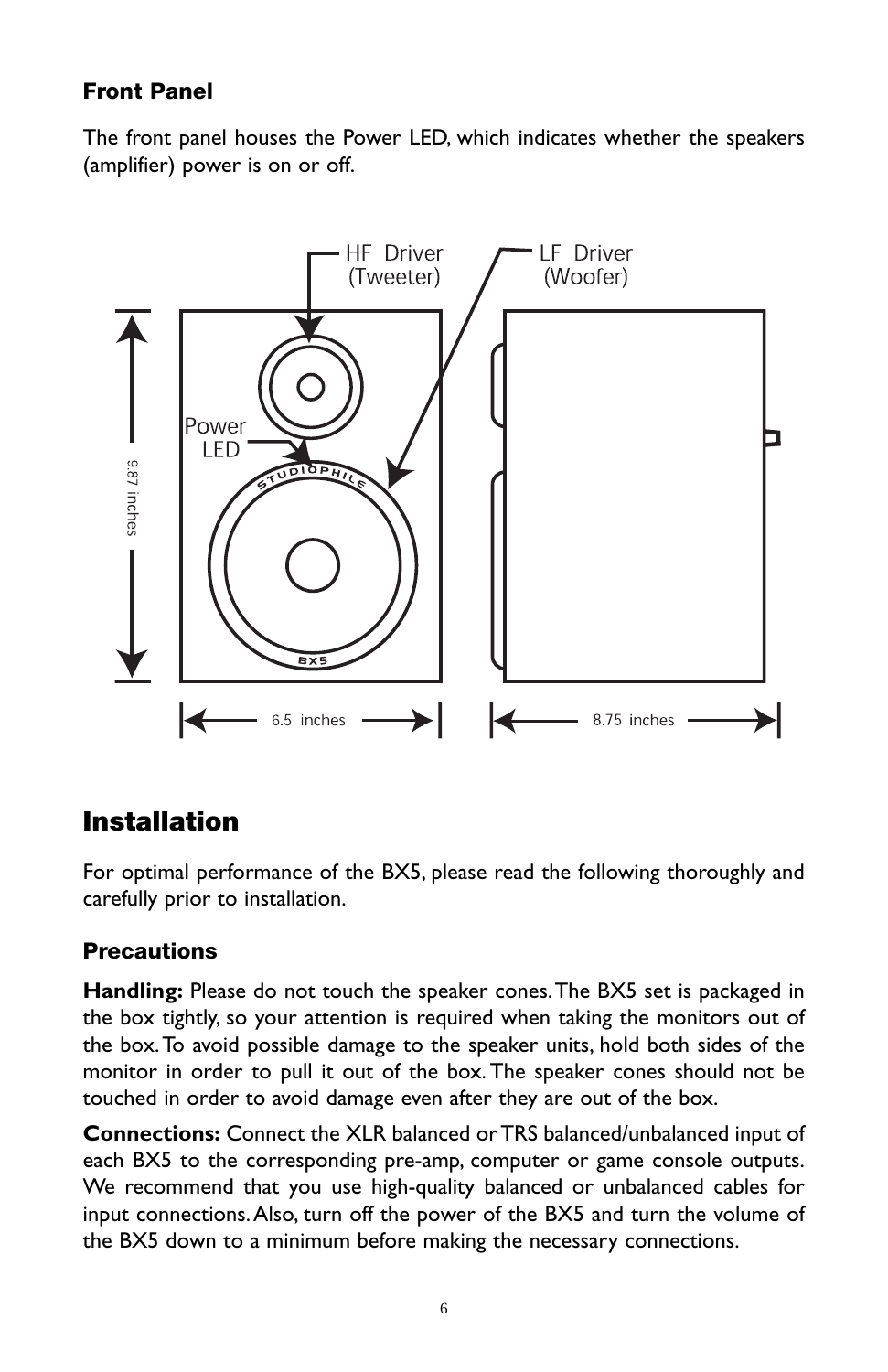**Correct Power Operation:** Since the BX5 contains its own amplifier, it must be connected to a power outlet using the detachable AC cable provided. Before connecting power, please make sure that the Voltage-Select Switch located on the speaker's rear panel is set to the appropriate position, as described in the rear-panel features list appearing earlier in this manual.

**WARNING! - Use of improper Voltage-Select Switch combinations may result in hazardous conditions and/or damage to speaker components not covered by speaker warranty.**

#### **XLR Balanced Connection**

Assure that the power switch of the BX5 is turned off and that the volume control of the BX5 is turned down to a minimum. Connect the male end of an XLR balanced cable to the balanced input of the BX5 (refer to the following diagram for balanced connection).

## **TRS Balanced/Unbalanced Connection**

Assure that the power switch of the BX5 is turned to Off and that the volume control of the BX5 is turned down to a minimum. Connect the male end of a TRS balanced or TS unbalanced cable to the TRS input of the BX5 (refer to the following diagram for TRS connection).



XLR Balanced Connection



1/4" TRS Balanced or Unbalanced Connection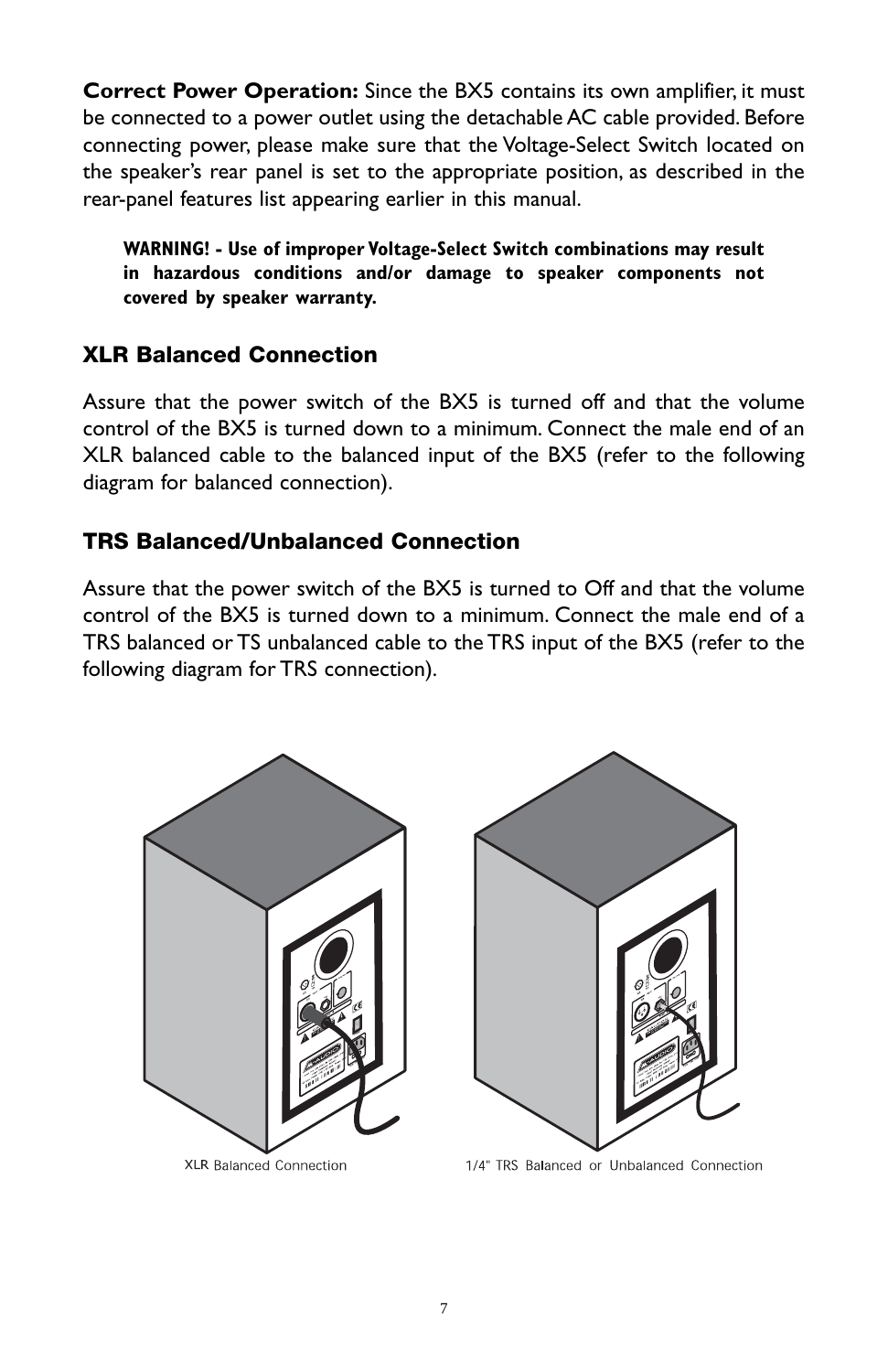#### **Connecting to Preamp, Computer or Game Console Outputs**

Before connecting, make sure the output device's power has been turned off.

Plug the XLR balanced, TRS balanced or TS unbalanced cable to the corresponding output connectors of a pre-amplifier, computer or game console.



## **Setting the EQ Switches**

Low Cutoff: This 3-position switch sets the Low Cutoff frequency, selecting between 56Hz, 80Hz and 100Hz. Use the 100Hz setting to emulate a small speaker setup, the 80Hz setting for Normal Low Frequency performance, or the 56Hz for Normal Extended Low Frequency performance.The 80Hz and 100Hz settings can also be used in conjunction with a subwoofer, when the subwoofer is set up to receive the low-frequency material below 80Hz and 100Hz (respectively).

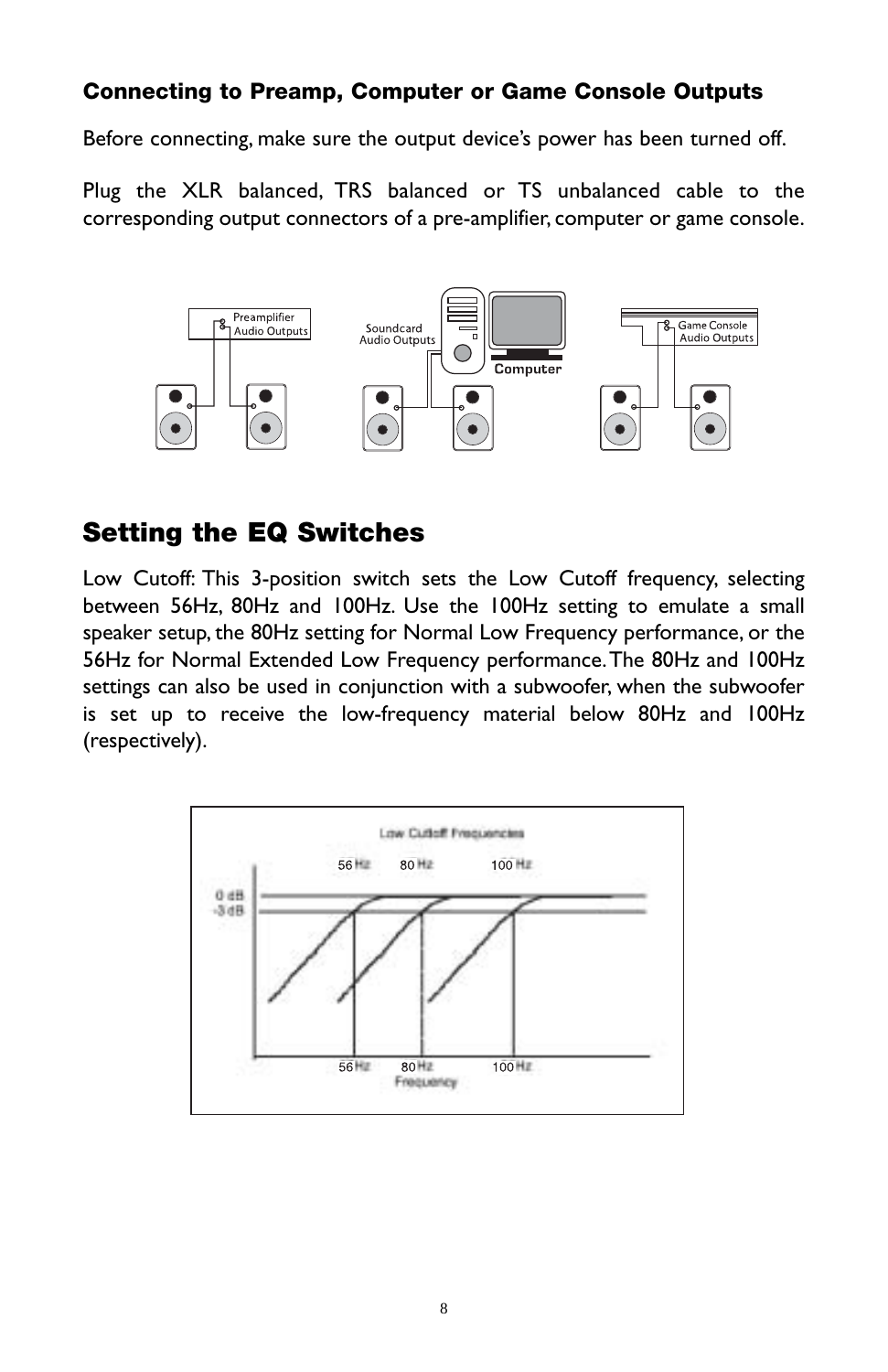Mid-Boost:This 2-position switch selects between the "In" and "Out" Mid-Boost modes.The Out mode produces a flat midrange response for normal monitoring conditions, while In will move the sound stage forward toward your listening position.



High-Freq:This 3-position switch selects High Frequency compensation with -2dB, 0dB or +2dB.The 0dB (normal) position produces flat response for use in most common applications. Use -2dB if your mixes translate as dull or lacking in high frequencies (lowering the high-frequency response will inspire the mix engineer to add more highs). Use the +2dB setting for brighter-sounding audio playback, or to compensate for mixes that translate as too bright.

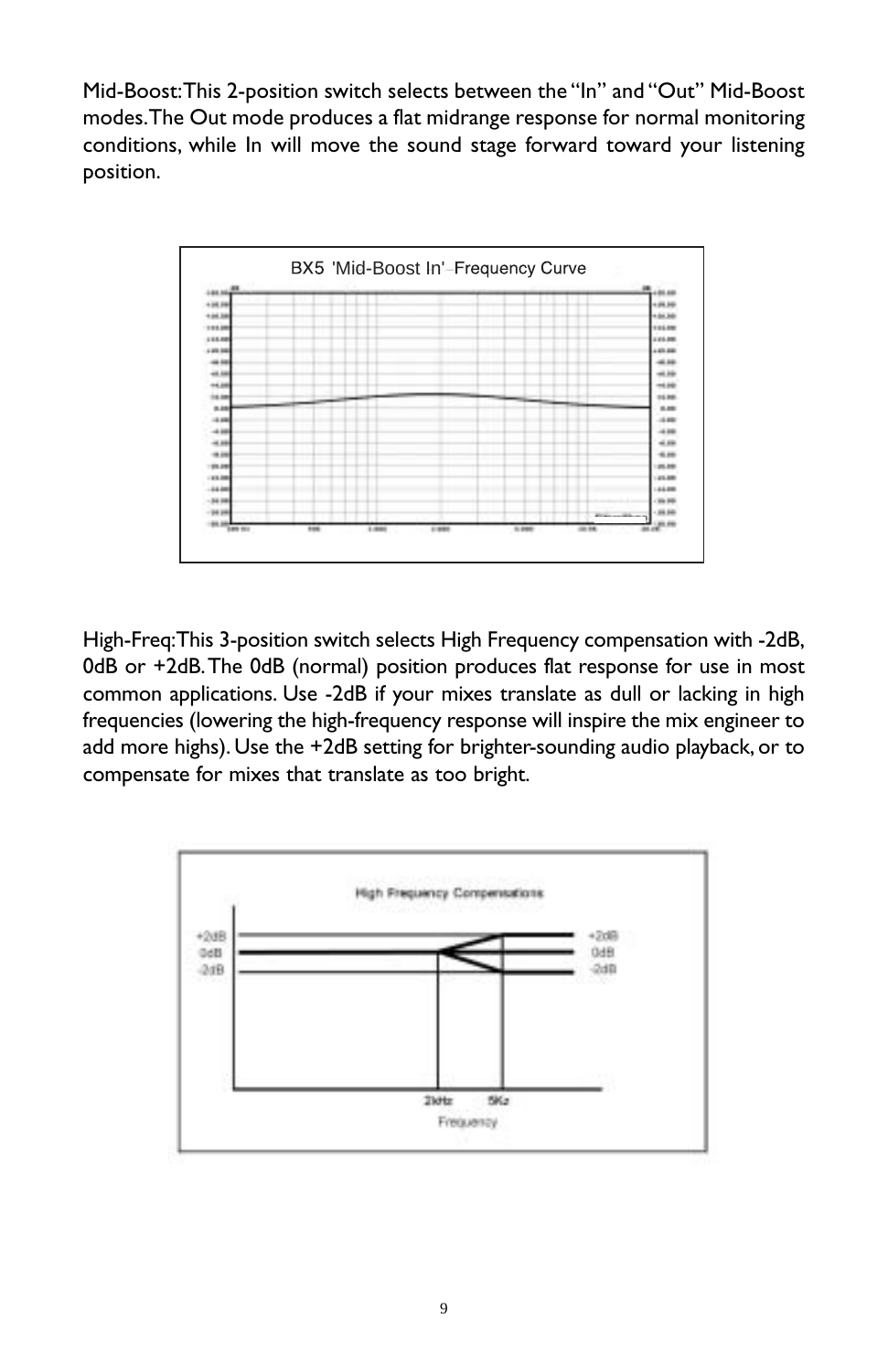# **Setting the Acoustic Space Switch**

The Acoustic Space switch is a 3-position switch used to select the "Acoustic Space" in which the speaker is placed—Half Space (speakers against wall, 0dB position), Three-Quarter Space (speakers in corners or close to wall, -2dB position), or Full Space (speakers away from wall, -4dB position).The benefits of using this switch are explained in the following paragraphs.

The bass response of any loudspeaker will differ depending on its placement. If the speaker is placed close to a wall, the bass will sound louder than when it is placed on a speaker stand. The technical term for this phenomenon is called Diffraction Spreading and can be explained as follows:

Below a certain frequency, the sound emitted from a speaker begins to change its polar radiation pattern, from 180 degrees to 360 degrees.With the speaker placed close to a wall, its energy can be physically radiated only forward, thereby limiting the radiation polar pattern to 180 degrees.When the speaker is placed on a stand, the low-frequency energy is free to radiate in 360 degrees. While there is a theoretical difference of about 6dB in low-frequency response between these two placements, the loss (from the wall placement to the speaker stand placement) is, in practice, normally found to be about 4dB.

**Note: At medium and high frequencies, Diffraction Spreading losses do not occur because the front baffle of the speaker affects low-frequency energy radiation much like a large area (like a wall). So at medium and high frequencies, the radiation pattern is always limited to 180 degrees.**

The Acoustic Space switch compensates for (Diffraction Spreading) low-frequency loss by introducing a complimentary correction filter with the three filter settings (0dB, -2dB and - 4dB) and allows you to place the BX5 speakers close to a wall, on speaker stands, or somewhere in between these two (such as on a small table top) with the same resulting low-frequency output produced from each placement.

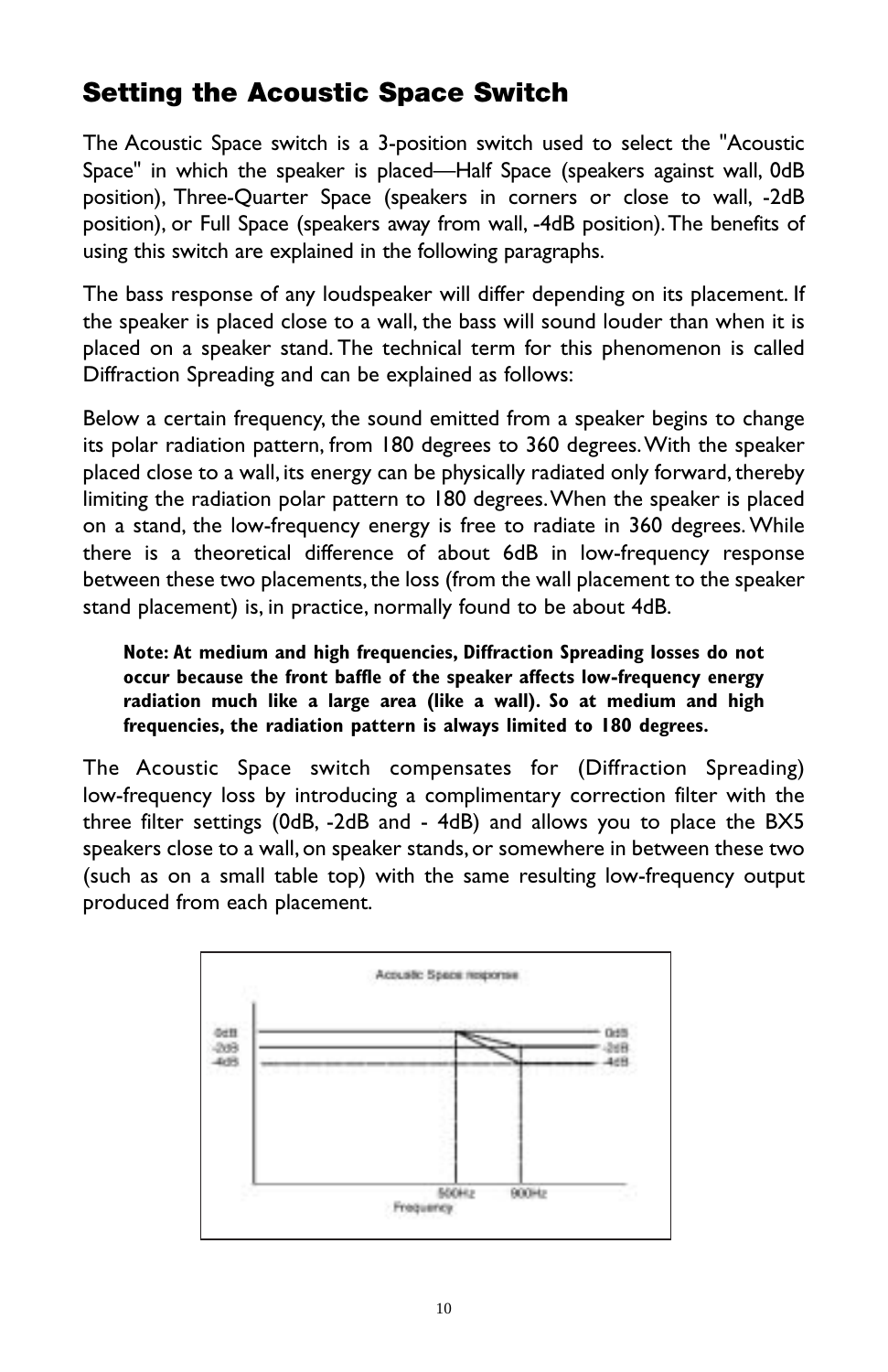# **Placing the BX5**

Placing the speakers is one of the most important procedures in order to monitor sound accurately. To monitor with the BX5s performing to their maximum capability,an appropriate listening environment and correct placement are required. Please refer to the following for correct BX5 placement.

1. The two units and the listener should basically align to form a regular triangle. Refer to the following diagram.



2. Position the monitors so that the top of the woofers are level with your ears in a normal listening environment. Refer to the following diagram.



3. Place the BX5s vertically with the woofer on the bottom. Placing the BX5s horizontally is not recommended.



**Remarks: DO NOT place any obstacles that may block the flow of air in front or between the BX5s. Also remove reflective materials such as glass, mirrors or metal from the monitoring environment. PLACE THOSE MATERIALS AWAY FROM THE PATH OF THE SOUND FROM THE BX5s.**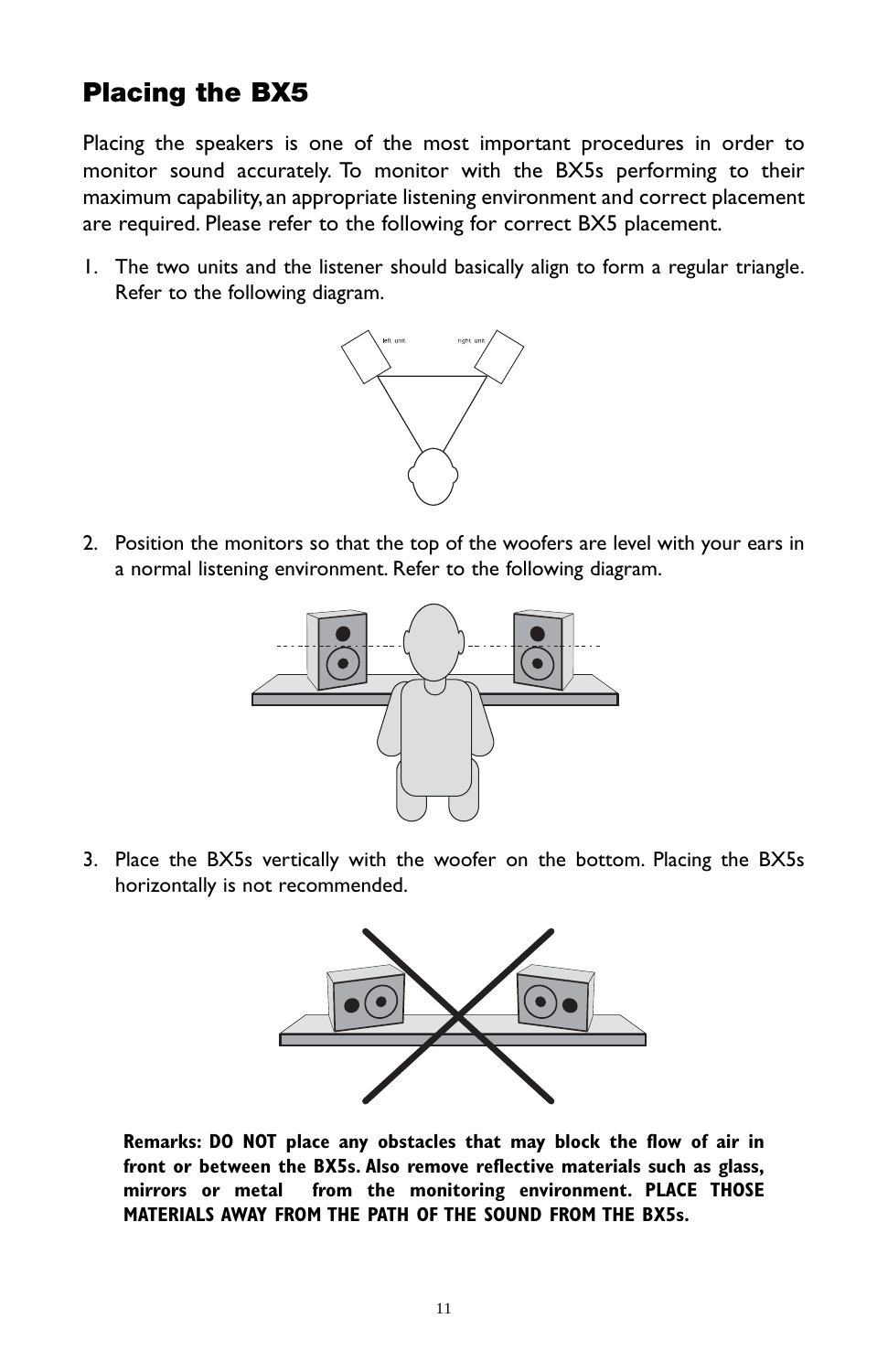# **Appendix A - Technical Specifications**

#### **Type:** Two-way studio reference

- **LF Driver:** 5-inch dia., magnetically-shielded with curved mineral-filled polypropylene cone, high temperature voice coil and damped rubber surround
- **HF Driver:** 1-inch dia., magnetically-shielded with natural silk dome
- **Frequency Response:** 56Hz 20kHz
- **Crossover Frequency:** 3.0kHz
- **LF Amplifier Power:** 38W
- **HF Amplifier Power:** 38W
- **S/N Ratio:** >100dB below full output, 20kHz bandwidth
- **Input Connectors:** One XLR balanced input connector; one TRS balanced/unbalanced input connector
- **Polarity:** Positive signal at + input produces outward low-frequency cone displacement
- **Input Impedance:** 20k ohms balanced, 10k ohms unbalanced
- **Input Sensitivity:** 85 mV pink noise input produces 90dBA output SPL at 1 meter with volume control at maximum
- **Acoustic Space Control:** 0dB, -2dB, -4dB
- **High Frequency Control:** -2dB, 0dB, +2dB
- **Mid-Boost Control:** In, Out
- **Low Cut-off Frequencies:** 56Hz, 80Hz, 100Hz
- **Protection:** RF interference, output current limiting, over temperature, turn on/off transient, subsonic filter, external main fuse
- **Indicator:** Blue power on/off indicator on front panel
- **Power Requirements:** Dual-voltage (selectable by rear-panel switch) for either 115V/~60Hz, 230V/~50Hz; powered via detachable 3-circuit line cord **Cabinet:** vinyl-laminated MDF
- **Dimension:** 250 mm (H) x 166 mm (W) x 200 mm (D)
- **Weight:** 5kg/unit (without packing)

\* Above specifications subject to change without notice

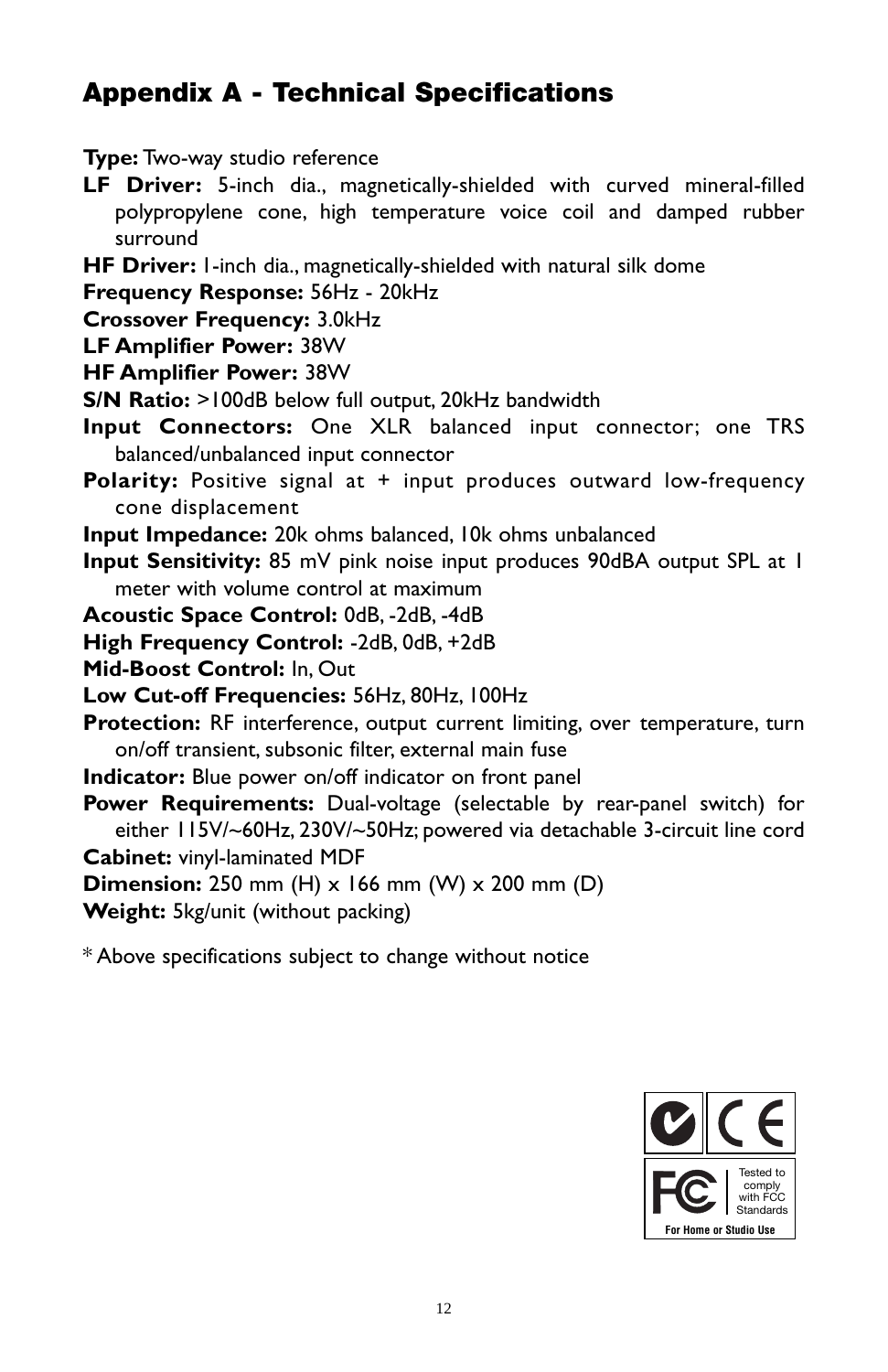# **Appendix B - Block Diagram**

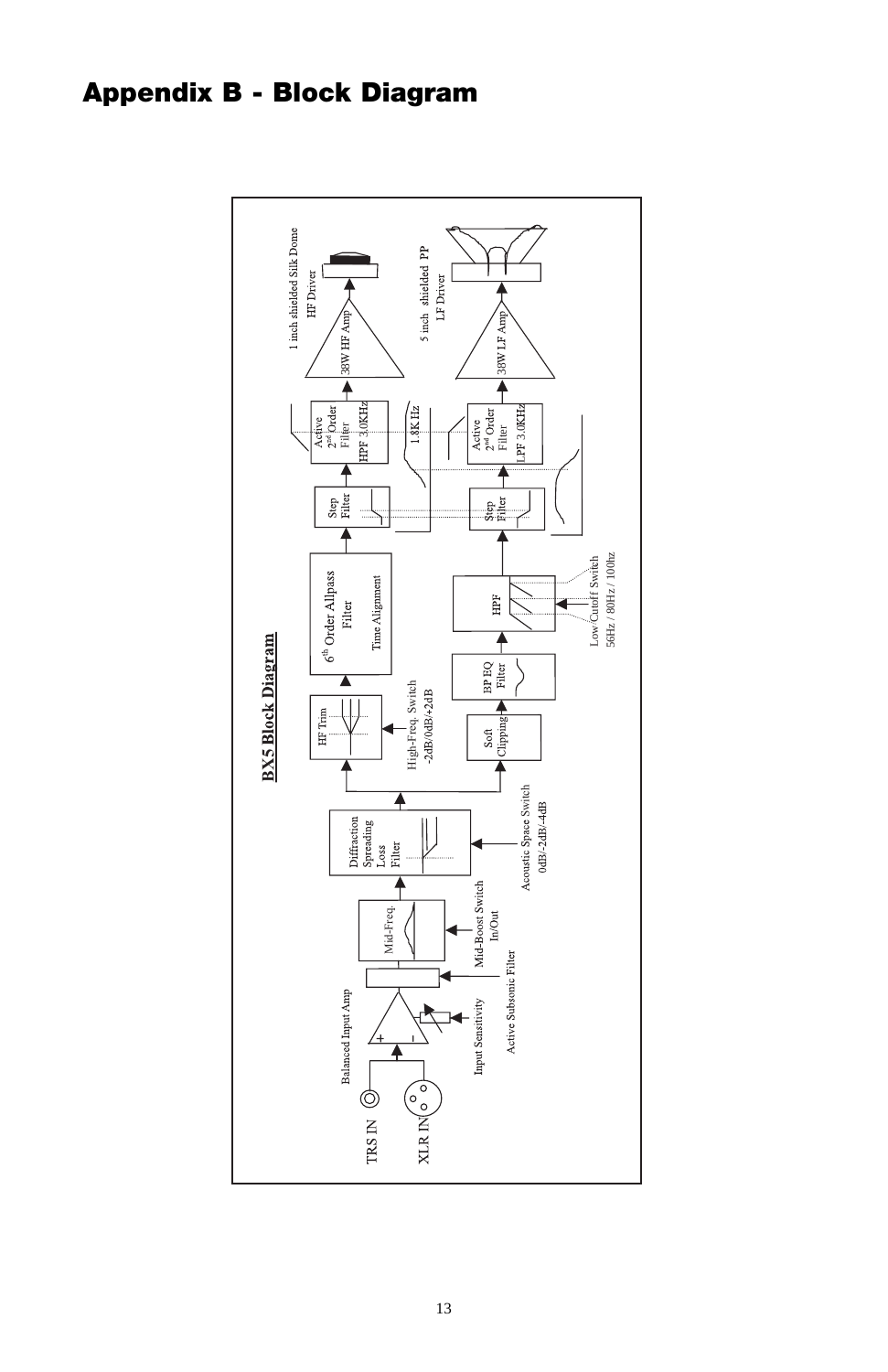## **Technical Support & Contact Information**

For additonal help, contact M-Audio Technical Support by telephone (626-445-7556, 9-5 PST M-F), by fax (626-445-8407) or by e-mail (techsupt@m-audio.com).

If you have any questions, comments or suggestions about this or any M-Audio product, we invite you to contact us directly at:

#### **M-AUDIO U.S.**

45 E. Saint Joseph St. Arcadia, CA 91006-2861 U.S.A. Sales Information: 626-445-2842 Sales Information (email): info@m-audio.com<br>Tech Support: 626-445-8495 Tech Support: 626-445-8495<br>Tech Support (email): the fechsupt@m-a Fax: 626-445-7564<br>Internet Home Page: http://www.m-

#### **M-AUDIO U.K.**

Unit 5, Saracen Industrial Park Mark Rd. Hemel Hempstead, Herts HP2 7BJ England Sales Information: 44 (0) 144 241 6590 Sales Information (email): info@maudio.co.uk<br>Technical Support: 44 (0) 871 717 7102 Technical Support (email): richard@maudio.freeserve.co.uk Fax: 44 (0) 144 224 6832 Internet Home Page: http://www.maudio.co.uk

tech supt@m-audio.com http://www.m-audio.com

44 (0) 871 717 7102

#### **M-AUDIO Deutschland (Germany)**

Kuhallmand 34 D-74613 Ohringen Germany Sales Information: 49 7941 98 7000<br>Sales Information (email): info@m-audio de Sales Information (email):<br>Technical Support: Technical Support (email):<br>
Fax: 07941 98 70070

#### **M-AUDIO Canada**

1400 St. Jean-Baptiste Ave., #150 Quebec City, QC G2E 5B7 Canada Tel: 418-872-0444 Fax: 418-872-0034 Email:<br>
Internet Home Page:<br>
Internet Home Page:<br>
internet Alexandre Page:<br>
and the Multip://www.m-audio.ca

#### **M-AUDIO Japan**

Annex Building 6F 2-18-10 Marunouchi Naka-Ku, Nagoya 460-0002 JAPAN Tel: 81 52 218 3375<br>
Fax: 81 52 218 0875 Fax: 81 52 218 0875<br>
Fmail: info@m-audio.com Email:<br>
Internet Home Page:<br>
internet Home Page:<br>
internet mome Page:<br>
internet mome Page:

49 7941 98 70030 07941 98 70070 Internet Home Page: http://www.m-audio.de

http://www.m-audio.ca

http://www.m-audio.co.jp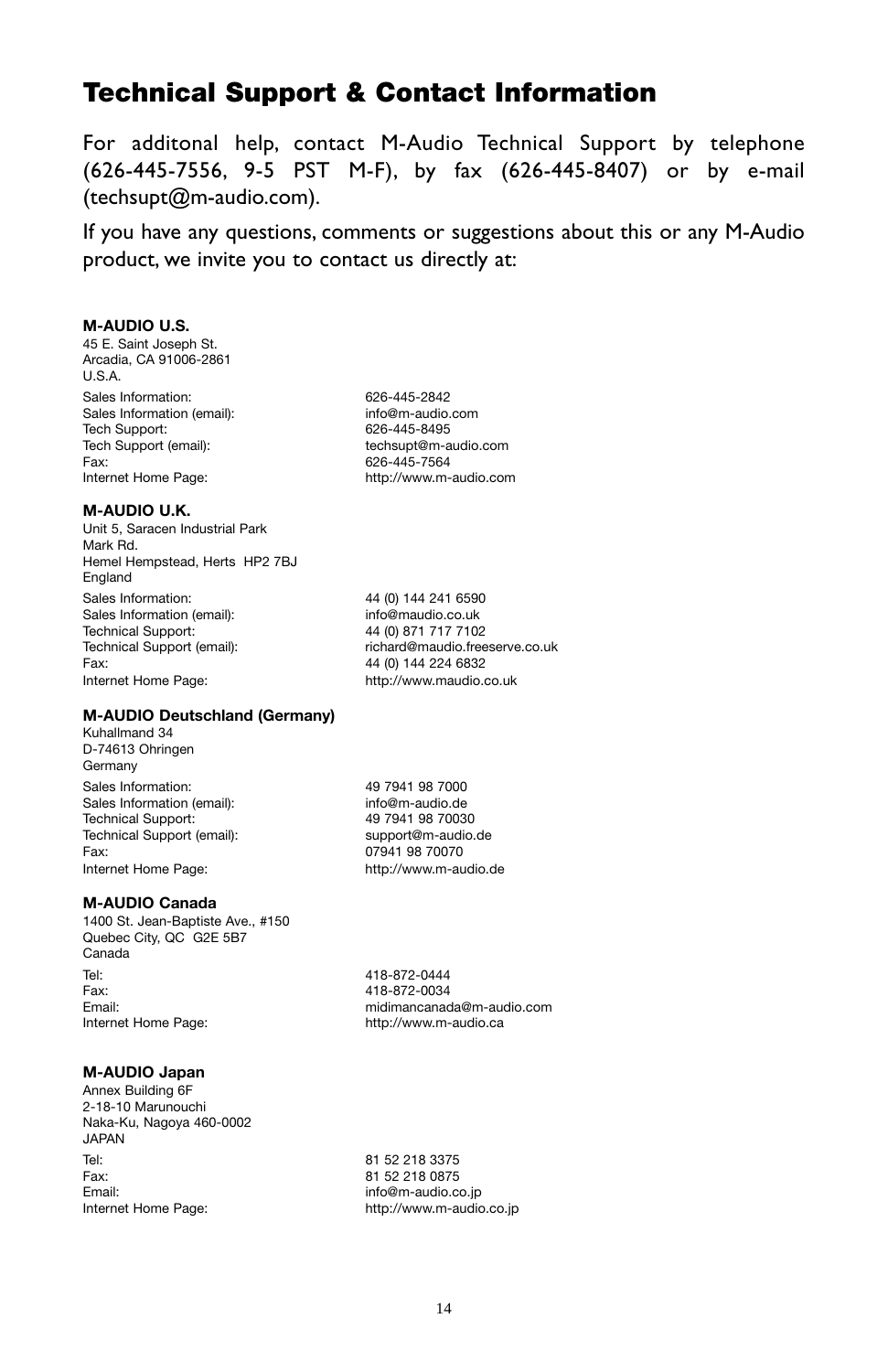# **Your BX5 Warranty**

M-AUDIO warrants that this product is free of defects in materials and workmanship under normal use for a period of One (1) year from purchase date, so long as the product is: owned by the original purchaser; the original purchaser has proof of purchase from an authorized M-AUDIO dealer; and the purchaser has registered his/her ownership of the product by sending in the completed warranty card.

This warranty explicitly excludes any included external non-integrated power supplies and cables which may become defective as a result of normal wear and tear.

In the event that M-AUDIO receives written notice of defects in materials or workmanship from such an original purchaser, M-AUDIO will either replace the product, repair the product, or refund the purchase price at its option. In the event any repair is required, shipment to and from M-AUDIO and a nominal handling charge shall be borne by the purchaser. In the event that repair is required, a Return Authorization number must be obtained from M-AUDIO. After this number is obtained, the unit should be shipped back to M-AUDIO in a protective package with a description of the problem and the Return Authorization clearly written on the package.

In the event that M-AUDIO determines that the product requires repair because of user misuse or regular wear, it will assess a fair repair or replacement fee. The customer will have the option to pay this fee and have the unit repaired and returned, or not pay this fee and have the unit returned unrepaired.

The remedy for breach of this limited warranty shall not include any other damages. M-AUDIO will not be liable for consequential, special, indirect, or similar damages or claims including loss of profit or any other commercial damage, even if its agents have been advised of the possibility of such damages, and in no event will M-AUDIO's liability for any damages to the purchaser or any other person exceed the price paid for the product, regardless of any form of the claim. M-AUDIO specifically disclaims all other warranties, expressed or implied. Specifically, M-AUDIO makes no warranty that the product is fit for any particular purpose.

This warranty shall be construed, interpreted, and governed by the laws of the state of California. If any provision of this warranty is found void, invalid or unenforceable, it will not affect the validity of the balance of the warranty, which shall remain valid and enforceable according to its terms. In the event any remedy hereunder is determined to have failed of its essential purpose, all limitations of liability and exclusion of damages set forth herein shall remain in full force and effect.